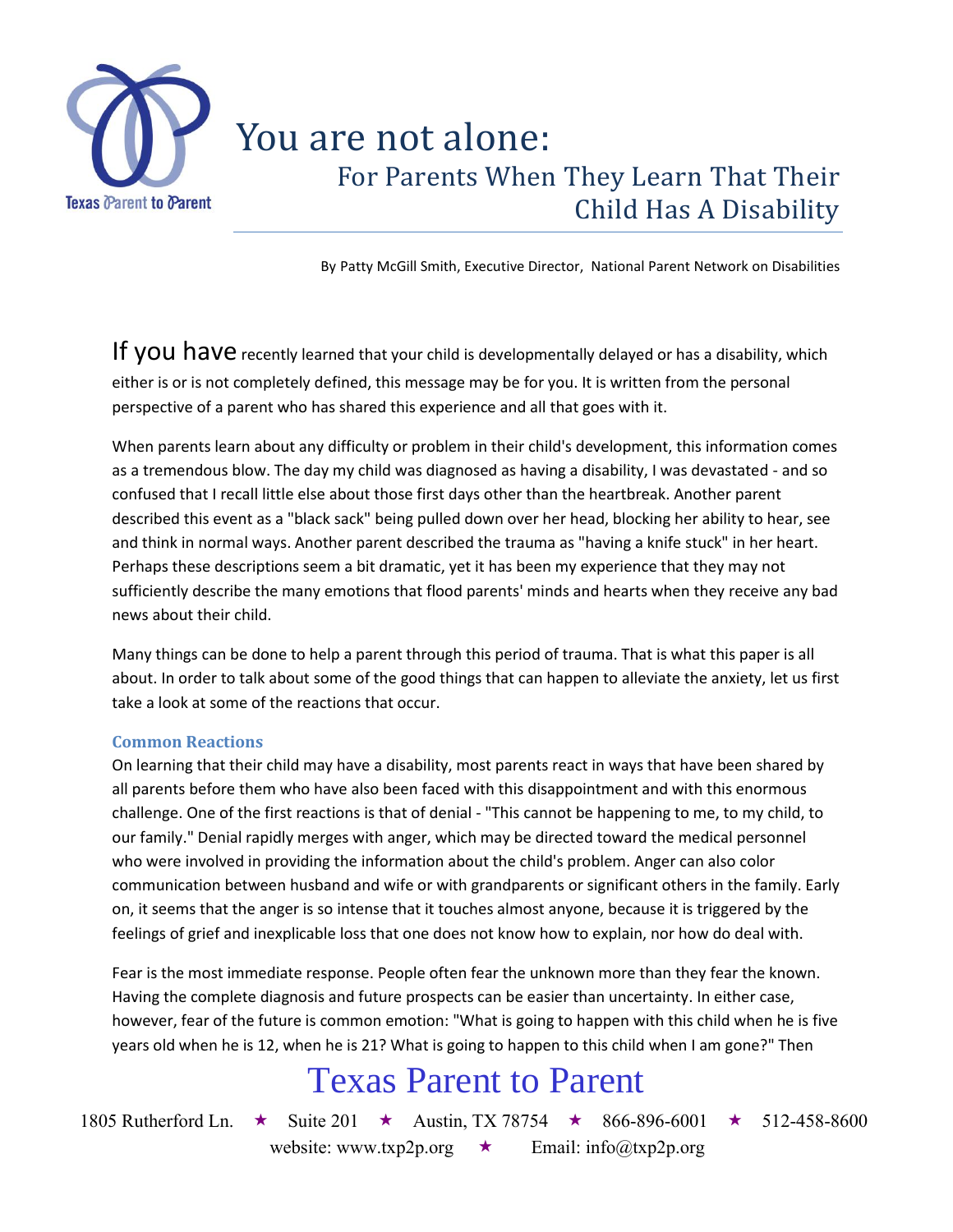other questions arise: "Will he ever learn? Will he ever go to college? Will he or she have capability of loving and living and laughing and doing all the things that we had planned?"

Other unknowns also inspire fear. Parents fear that the child's condition will be the very worst that it possibly could be. Over the years, I have spoken with so many parents who said their first thoughts were totally bleak. One expects the worst. Memories return of persons with disabilities one has known. Sometimes there is guilt over some slight committed years before toward a person with a disability. There is also fear of society's rejection, fears about how brothers and sisters will be affected, questions as to whether there will be any more brothers or sisters in this family and concerns about whether the husband or wife will love this child. These fears can almost immobilize some parents.

Then there is guilt - guilt and concern about whether the parents themselves have caused the problem: "Did I do something to cause this? Am I being punished for having done this? Did I take care of myself when I was pregnant? Did my wife take good enough care of herself when she was pregnant?" For myself, I remember thinking that surely my daughter had slipped from the bed when she was very young and hit her head, or that perhaps one of her brothers or sisters had inadvertently let her drop and didn't tell me. Much self-reproach and remorse can stem from questioning the causes of the disability.

Guilt feelings may also be manifested in spiritual and religious interpretations of blame and punishment. When they cry, "Why me?" or "Why my child?" many parents are also saying, "Why has God done this to me?" How often have we raised our eyes to heaven and asked: "What did I ever do to deserve this?" One young mother said, "I feel so guilty because all of my life I had never had a hardship and now God has decided to give me a hardship."

Confusion also marks this traumatic period. As a result of not fully understanding what is happening and what will happen, confusion reveals itself in sleeplessness, inability to make decisions and mental overload. In the midst of such trauma, information can seem garbled and distorted. You hear new words that you never heard before, terms that describe something that you cannot understand. You want to find out what it is all about, yet it seems that you cannot make sense of all of the information you are receiving. Often parents are just not on the same wavelength as the person who is trying to communicate with them about their child's disability.

Powerlessness to change what is happening is very difficult to accept. You cannot change the fact that your child has a disability, yet parents want to feel competent and capable of handling their own life situations. It is extremely hard to be forced to reply on the judgments, opinions and recommendations of others. Compounding the problem is that these others are often strangers with whom no bond of trust has yet been established.

Disappointment that a child is not perfect poses a threat to many parents' egos and a challenge to their value system. This jolt to previous expectations can create reluctance to accept one's child as a valuable, developing person.

## Texas Parent to Parent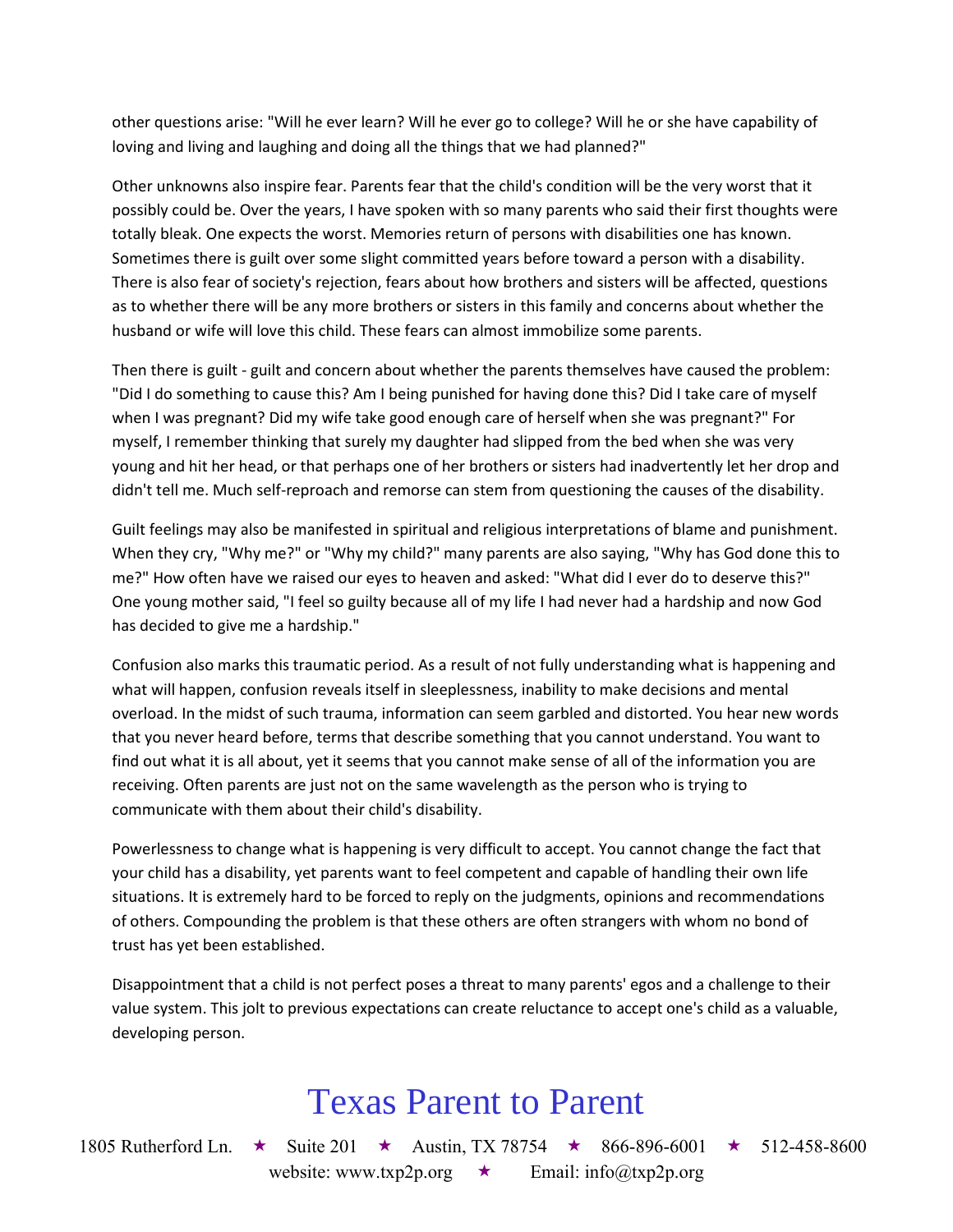Rejection is another reaction that parents experience. Rejection can be directed toward the child or toward the medical personnel or toward other family members. One of the more serious forms of rejection, and not that uncommon, is a "death wish" for the child - a feeling that many parents report at their deepest points of depression.

During this period of time when so many different feelings can flood the mind and heart, there is no way to measure how intensely a parent may experience this constellation of emotions. Not all parents go through these stages, but it is important for parents to identify with all of the potentially troublesome feelings that can arise, so that they will know that they are not alone. There are many constructive actions that you can take immediately, and there are many sources of help, communication and reassurance.

## **Seeking the Assistance of Another Parent**

There was a parent who helped me. Twenty-two hours after my own child's diagnosis, he made a statement that I have never forgotten: "You may not realize it today, but there may come a time in your life when you will find that having a daughter with a disability is a blessing." I can remember being puzzled by these words, which were nonetheless an invaluable gift that lit the first light of hope for me. This parent spoke of hope for the future. He assured me that there would be programs, there would be progress and there would be help of many kinds from many sources. And he was the father of a boy with mental retardation.

My first recommendation is to try and find another parent of a child with a disability, preferably one who has chosen to be a parent helper, and seek his or her assistance. All over the United States and over the world, there are Parent-Helping-Parent Programs. The National Information Center for Children and Youth with Disabilities (NICHCY) has listings of parent groups that will reach out and help you. If you cannot find your local parent organization, write to NICHCY to get local information.

## **Talk with Your Mate**

Over the years, I have discovered that many parents don't communicate their feelings regarding the problems their children have. One spouse is often concerned about not being a source of strength for the other mate. The more couples can communicate at difficult times like these, the greater their collective strength.

If there are other children, talk with them, too. Be aware of their needs. If you are not emotionally capable of talking with your children or seeing to their emotional needs at this time, identify others within your family structure who can establish a special communicative bond with them. Talk with significant others in your life - your best friend, your own parents. For many people, the temptation to close up emotionally is great at this point, but it can be so beneficial to have reliable friends and relatives who can help carry the emotional burden.

# Texas Parent to Parent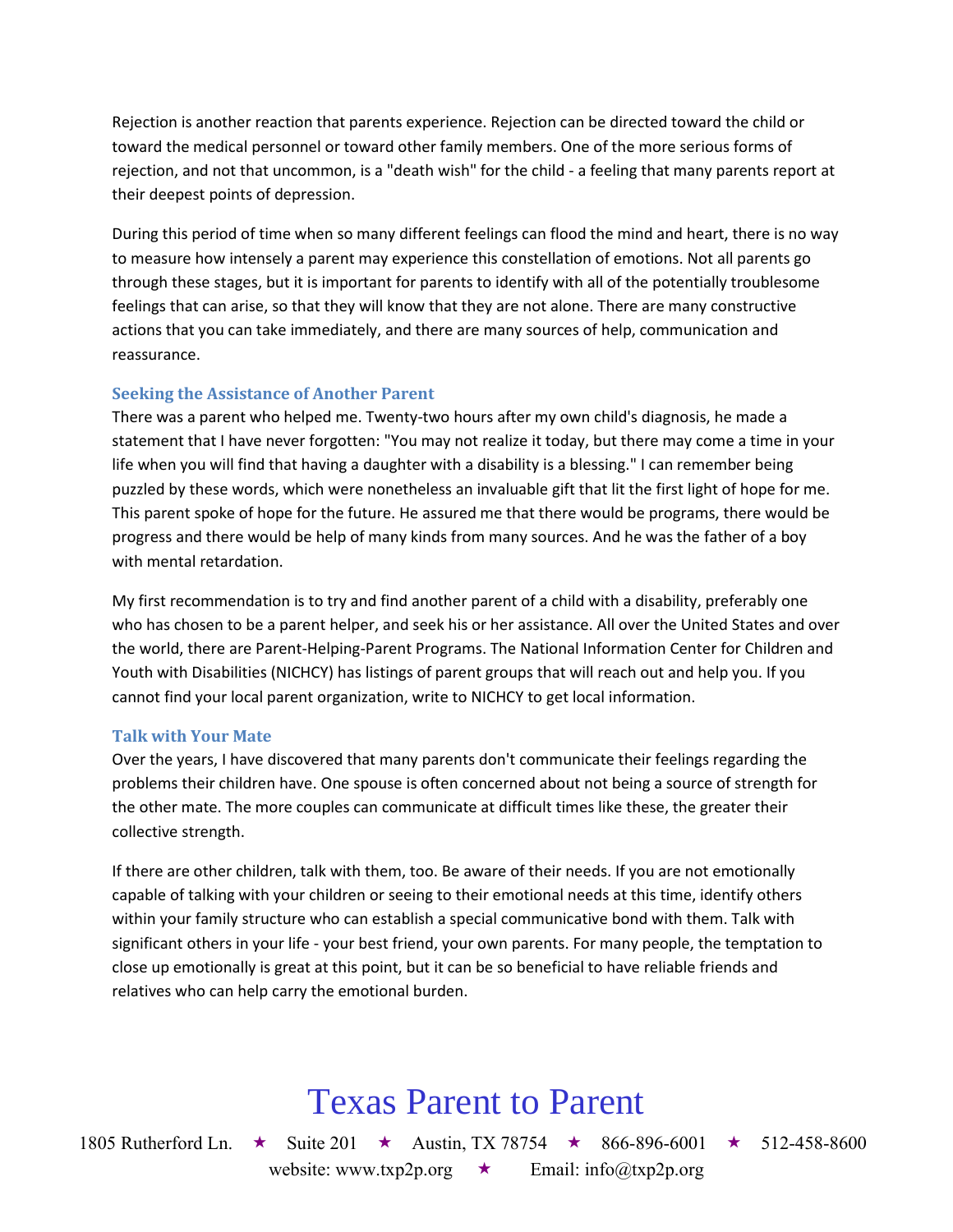#### **Do Not Be Afraid to Show Emotion**

So many parents, especially dads, repress their emotions because they believe it to be a sign of weakness to let people know how badly they are feeling. The strongest fathers of children with disabilities whom I know are not afraid to show their emotions. They understand that revealing feelings does not diminish one's strength.

#### **Learn to Deal with Bitterness and Anger**

Ultimately, bitterness and anger will hurt you a great deal more than they will affect those toward whom the anger is directed. It is very valuable to be able to recognize your anger and then let go of it. It is understandable that parents will be bitter and angry and disappointed to learn that their child has a serious problem. When you realize that these negative responses tend to hurt you and make you less effective with your child, you can decide to do something about them. Life is better when you are feeling positive. You will be better equipped to meet new challenges when bitter feelings are no longer draining your energies and initiative.

#### **Adopt a Grateful Attitude**

It is hard to remain angry when one is grateful. Sometimes, when everything seems to be going wrong, it is difficult to find a cause for gratitude. However, in the scheme of things, if you look around and count your blessings, perhaps positive feelings can overtake the more negative ones.

#### **Maintain a Positive Outlook**

A positive attitude will be one of your genuinely valuable tools for dealing with problems. There is truly always a positive side to whatever is occurring. For example, when my child was found to have a disability, one of the other things pointed out to me was that she was (and still is) a very healthy child. The fact that she has had no physical impairments has been a great blessing over the years; she has been the healthiest child I have ever raised.

#### **Keep in Touch with Reality**

To stay in touch with reality is to accept life the way it is. To stay in touch with reality is also to recognize that there are some things that we can change and other things that we cannot change. The task for all of us is learning which things we can change and then set about doing that.

#### **Remember that Time is on Your Side**

Time heals many wounds. This does not mean living with and a raising a child who has problems will be easy, but it is fair to say that, as time passes, a great deal can be done to alleviate the problem. Therefore, time does help!

### **Find Programs for Your Child**

Even for those living in isolated areas of the country, assistance is available to help you with whatever problems you are having. While finding programs for your child with a disability, keep in mind that programs are also available for the rest of your family, too.

## Texas Parent to Parent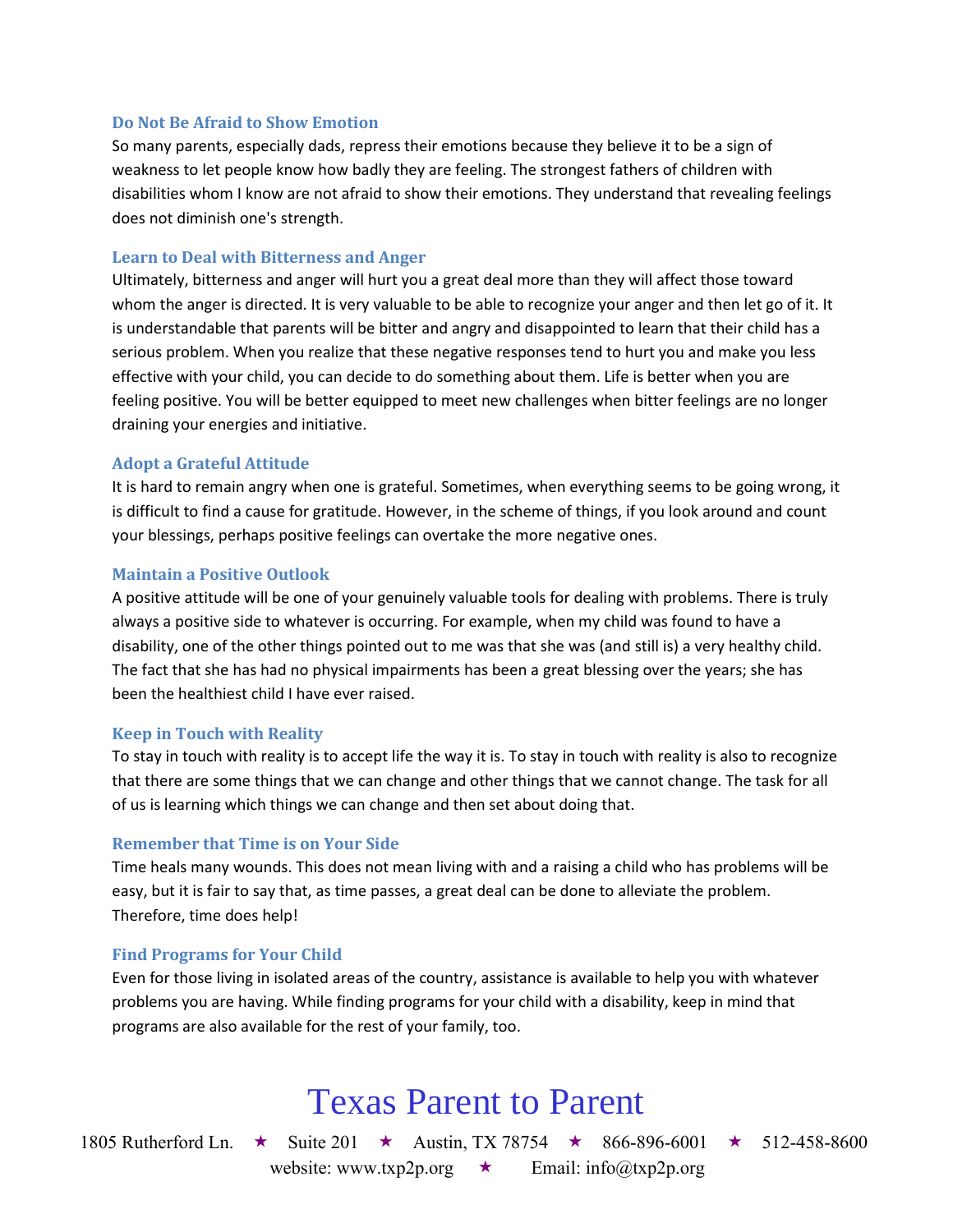### **Rely on Positive Sources in Your Life**

One positive source of strength and wisdom might be your minister, priest or rabbi. Another may be a good friend or a counselor. Go to those who have been a strength before in your life. Find new sources that you need now.

A very fine counselor once gave me the recipe for living through a crisis: "Each morning, when you arise, recognize your powerlessness over the situation at hand, turn this problem over to God, as you understand Him, and begin your day."

Whenever your feelings are painful, you must reach out and contact someone. Call or write or get into your car and contact a real person who will talk with you and share that pain. Pain divided is not nearly so hard to bear as is pain in isolation. Sometimes professional counseling is warranted; if you feel that this might help you, do not be reluctant to seek this avenue of assistance.

### **Take One Day at a Time**

Fears of the future can immobilize one. Living with the reality of the day which is at hand is made more manageable if we throw out the "what if's" and "what then's" of the future. Good things continue to happen each day. Take time to "smell the roses."

### **Learn the Terminology**

When you are introduced to new terminology, you should not be hesitant to ask what it means. Whenever someone uses a word that you don't understand, stop the conversation for a minute and ask the person to explain the meaning.

### **Seek Information**

Some parents seek virtually "tons" of information; others are not so persistent. The important thing is that you request accurate information. You should not be afraid to ask questions, because asking questions will be your first step in beginning to understand more about your child. Learning how to formulate questions is an art that will make life a lot easier for you in the future. A good method is to write down your questions before entering appointments or meetings, and write down further questions as you think of them during the meeting. Get written copies of all documentation from physicians, teachers and therapists regarding the your child. It is a good idea to buy a three-ring notebook in which to save all information that is given to you. In the future, there will be many uses for information that you have recorded and filed; keep it in a safe place. Again, remember to always ask for copies of evaluations, diagnostic reports and progress reports.

### **Do Not Be Intimidated**

Many parents feel inadequate in the presence of people from the medical or educational professions because of their credentials. Do not be intimidated by the educational backgrounds of these and other personnel who may be involved in treating or helping your child. You do not have to apologize for wanting to know what is occurring. Do not be concerned that you are being a bother or are asking too

# Texas Parent to Parent